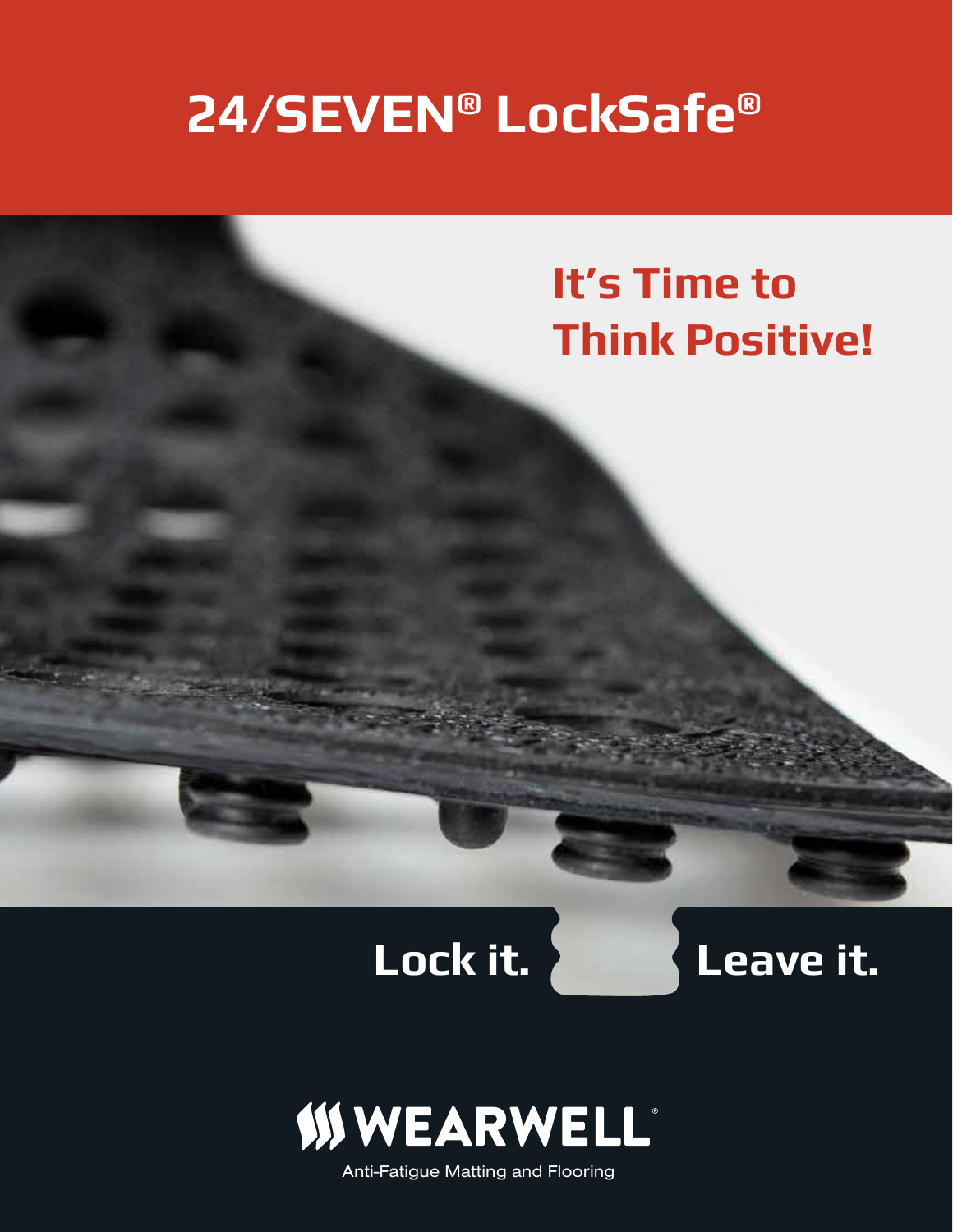# What's your strategy? **THE BATTLE IS REAL!**

### ALREADY?

They come apart, create trip hazards AND make more work for you!

IT'S A DISASTER. Zip-ties and glue aren't working. They're making matters worse!

AT FIRST, they look great!

YOU'RE FED UP with the achieves a property of You make the investment in matting.

**...OR** switch to **24/Seven® LockSafe®** INSTALL IT AND FORGET IT!

**DECISION TIME.** 

battle of return to the canding of the concrete of

**CONCRETE SUCKS!**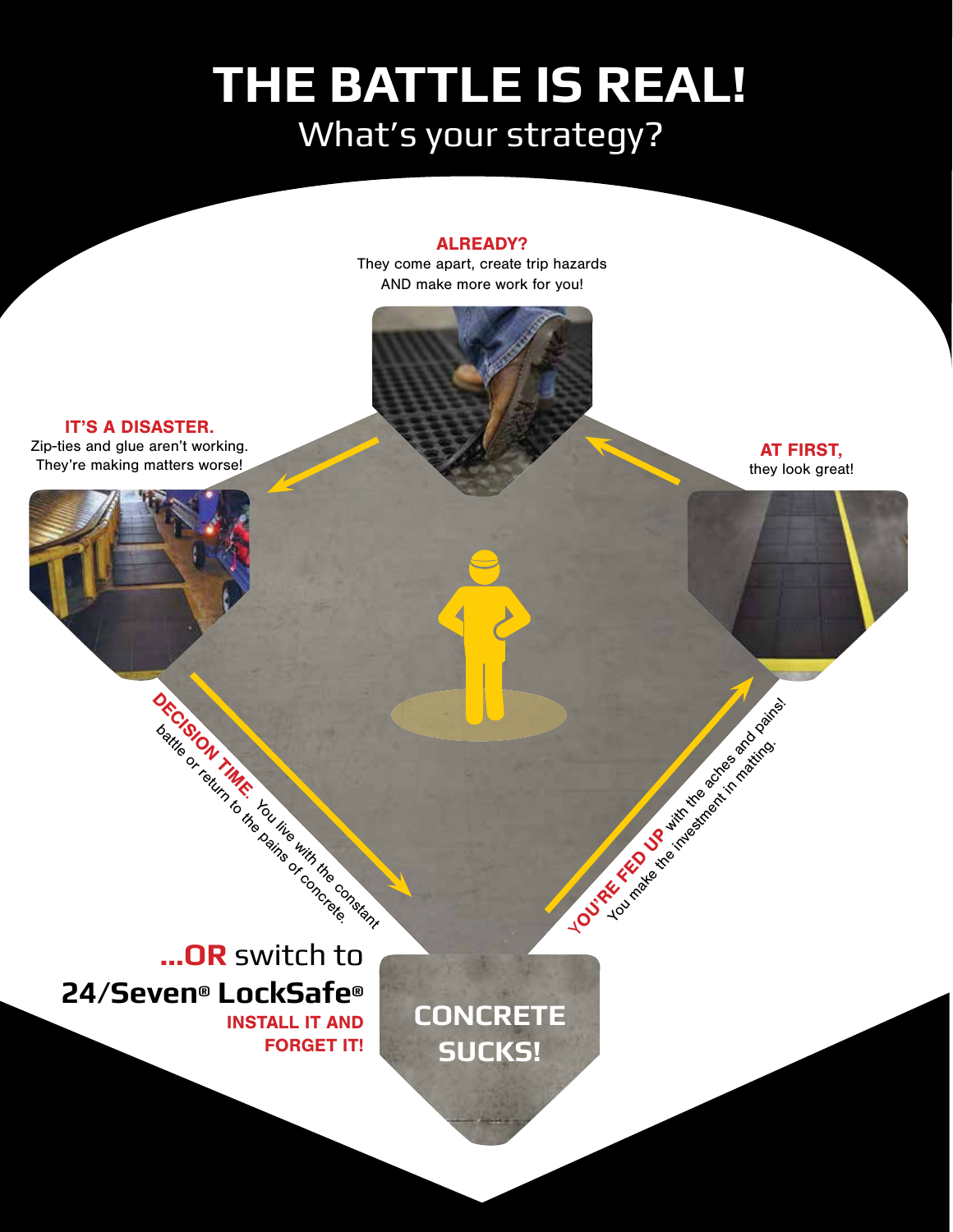# **POSITIVELY, ONE OF A KIND!**



**Positive, flexible connections stay secure to roll up, pick up or move for maintenance!**

### The difference is in the *positive*, LockSafe® connections.

### POSITIVE systems lock in:

Both male and female connectors have ridges that lock together and deliver a secure connection in *all* directions.



### Why it matters:

The mats don't come apart until you want them to! Lift up, roll up and roll away for removal or maintenance.

### **24/SEVEN® LockSafe®**



### PASSIVE systems lay in:

Traditional rubber products rely on these systems. The connectors nest; one connector inside the other. This provides only minimal, side-to-side security.





### Why it matters:

Any upward movement (a misstep, a slight kick, pivoting traffic and, without a doubt, picking the mats up) and the connection is lost, and the tiles come apart. You now have a serious trip hazard.



With traditional, passive connections, you never know what you're walking into from day to day. What started off as one cohesive system, could be 6 pieces, 10 pieces or more for you to put back together... *again.*

**Your time is too valuable for this madness! the solution - 24/Seven® LockSafe®**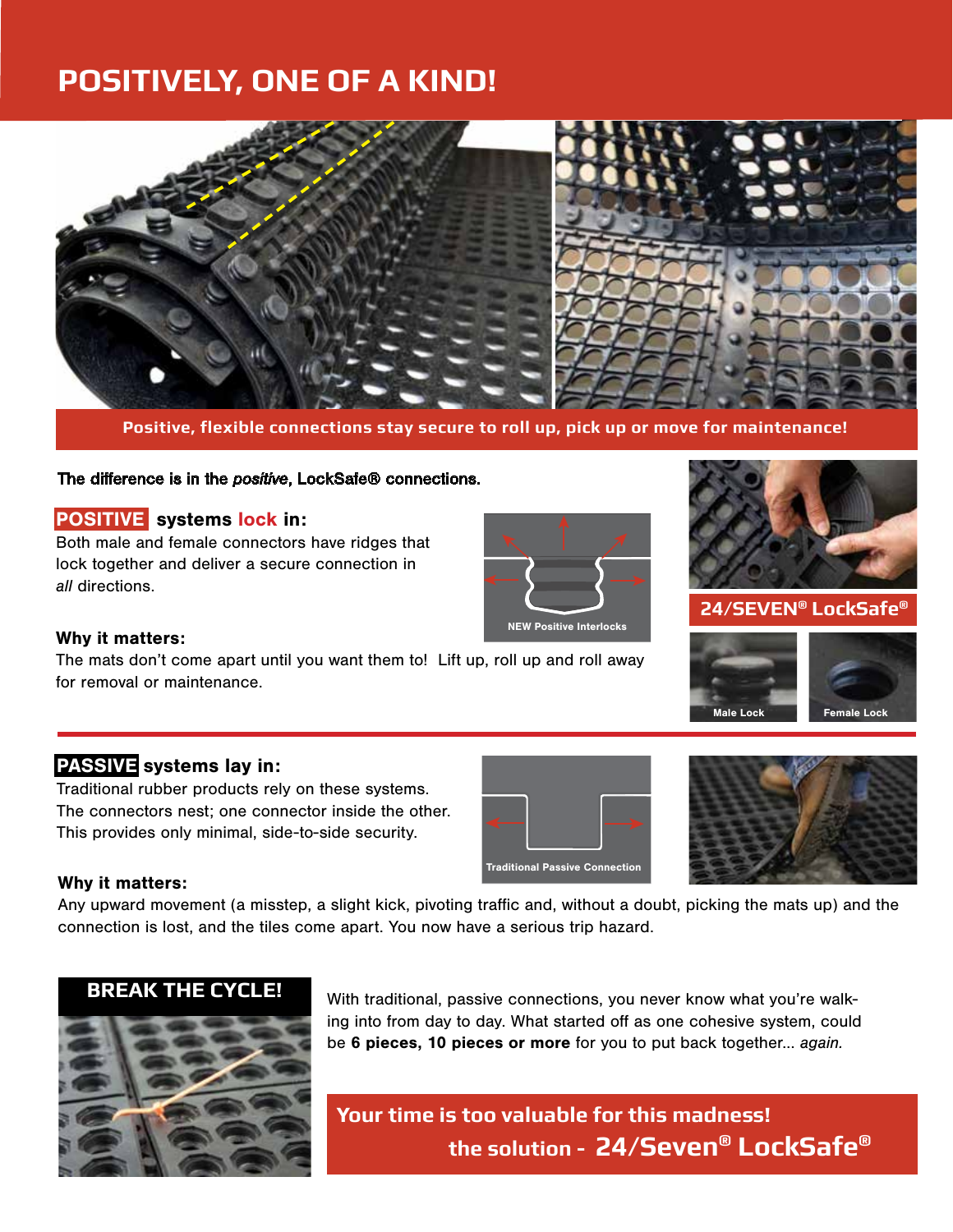

There's a ton of effort that goes into making the right decision, getting the approvals, scheduling the install and getting those mats in place. Your matting program should start paying off right away with **higher performance, improved** productivity, increased safety and heightened morale.

If other modular mats have let you down - think POSITIVE and choose 24/Seven® LockSafe®.

### NEW 24/Seven® LockSafe® ERGONOMIC FLOORING

Our new patented design is the beginning of the end for zip-ties in your matting program! Cover larger areas quickly with dependable, fatigue-fighting flooring.

### GR COMPOUND

The GR compound is best suited for areas with water and dry debris.

NBR COMPOUND The NBR compound is best suited for areas with water and dry debris, plus

### HIGH TRACTION OPTION

petroleumbased products.

Available with GRITSHIELD™ for optimum slip prevention.

### QUICK INSTALLATION FOR LARGE AREAS

Large 3' x 3' mats cover large areas quickly and can be easily assembled to fit any configuration.

### SIMPLE RAMP SYSTEM

Separate ramps and corners minimizes cutting and makes installation faster and easier!

**Learn more at Wearwell.com/LockSafe**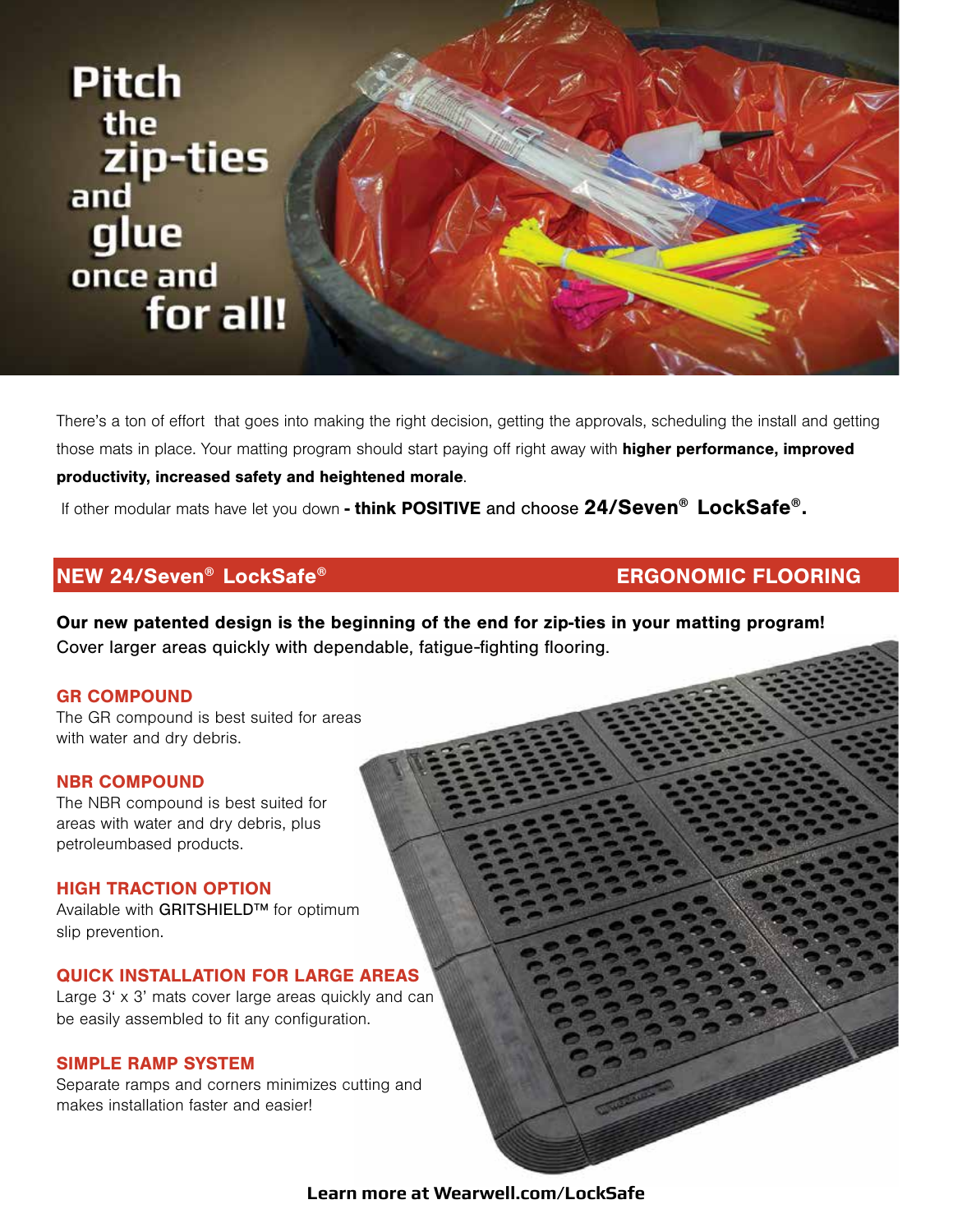# 24/Seven® WORKSTATION ERGONOMIC MATTING

### The simple solution for smaller areas.

Completely molded in ramps for installation in seconds!

### GR COMPOUND

The GR compound is best suited for areas with water and dry debris. It is also resistant to boric acid & ethylene glycol.

### NBR COMPOUND

The NBR compound is best suited for areas with water and dry debris, plus petroleum based products.

### MOLDED IN EDGING

No assembly required, available in 3 colors and popular standed sizes.

### FATIGUE FIGHTING

Mat absorbs repeated heel strike and provides a safer work environment.



# 5/8" Thick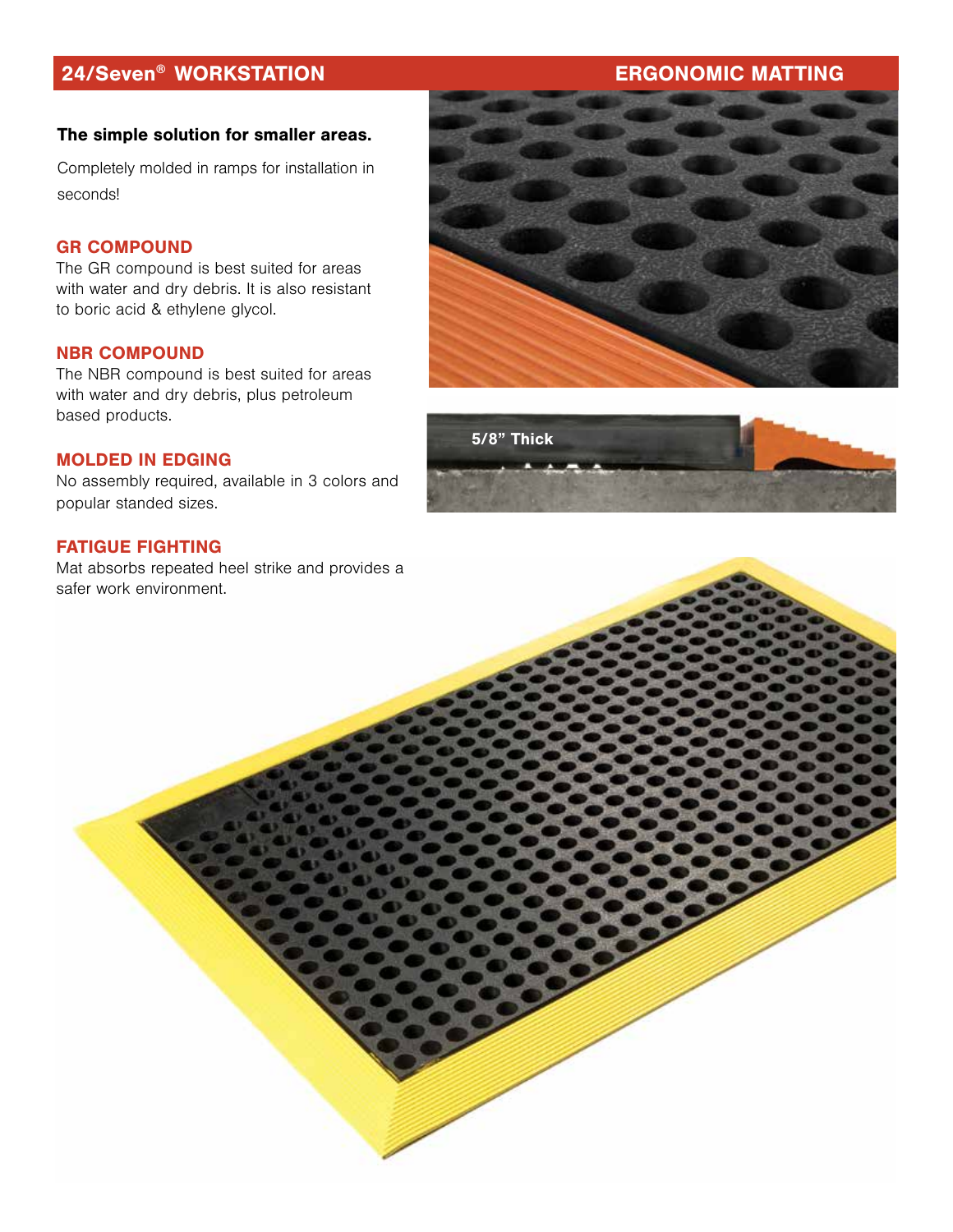## NEW 24/Seven® LockSafe® ERGONOMIC FLOORING

**24/Seven® LockSafe® Styles**

Available in both solid and drainage

WET

**SLIPPERY** 

GRITSHIELD™

GR

# **LARGER, STANDING & WALKING WORK AREAS**

### **Shown with ramps**



GRITSHIELD™ is available for both styles for extra traction.

GR - Grease Resistant, natural rubber for wet, dry or greasy areas

Choose your compound based on your environment NBR - Nitrile Rubber for areas with petroleum based fluids

OILY

NBR

### **Shown without ramps**





**Corner** 

*Ramps are available in black or yellow.*

| <b>COMPOUND</b> | <b>PRODUCT</b>                               | <b>PART NUMBER</b> | <b>SIZE</b>                   | <b>COLOR</b> |
|-----------------|----------------------------------------------|--------------------|-------------------------------|--------------|
| <b>TILES</b>    |                                              |                    |                               |              |
| GR              | 24/Seven® LockSafe® Solid                    | 577.58x3x3GR       | $3' \times 3'$ (.9m x .9m)    | BK           |
| <b>NBR</b>      | 24/Seven® LockSafe® Solid                    | 577.58x3x3NBR      | $3' \times 3'$ (.9m x .9m)    | BK           |
| <b>GR</b>       | 24/Seven® LockSafe® Drainage                 | 578.58x3x3GR       | $3' \times 3'$ (.9m x .9m)    | BK           |
| <b>NBR</b>      | 24/Seven® LockSafe® Drainage                 | 578.58x3x3NBR      | $3' \times 3'$ (.9m x .9m)    | BK           |
| <b>NBR</b>      | 24/Seven® LockSafe® Solid w/ GRITSHIELD™     | 584.58x3x3NBR      | $3' \times 3'$ (.9m x .9m)    | BK           |
| <b>NBR</b>      | 24/Seven® LockSafe® Drainage w/ GRITSHIELD™  | 586.58x3x3NBR      | $3' \times 3'$ (.9m x .9m)    | BK           |
| <b>RAMPS</b>    |                                              |                    |                               |              |
| GR              | 24/Seven® LockSafe® GR Ramps - Female        | 578.EdgingFGR      | $3" \times 36"$ (.07m x .99m) | BK, YL       |
| GR              | 24/Seven® LockSafe® GR Ramps - Male          | 578.EdgingMGR      | $3" \times 36"$ (.07m x .99m) | BK, YL       |
| <b>GR</b>       | 24/Seven® LockSafe® GR Ramps Outside Corner  | 578.CornerGR       | $4" \times 3"$ (.10m x .07m)  | BK, YL       |
| <b>NBR</b>      | 24/Seven® LockSafe® NBR Ramps - Female       | 578.EdgingFNBR     | $3" \times 36"$ (.07m x .99m) | BK, YL       |
| <b>NBR</b>      | 24/Seven® LockSafe® NBR Ramps - Male         | 578. Edging MNBR   | $3" \times 36"$ (.07m x .99m) | BK, YL       |
| <b>NBR</b>      | 24/Seven® LockSafe® NBR Ramps Outside Corner | 578.CornerNBR      | $4" \times 3"$ (.10m x .07m)  | BK, YL       |

### **Visit Wearwell.com/LockSafe**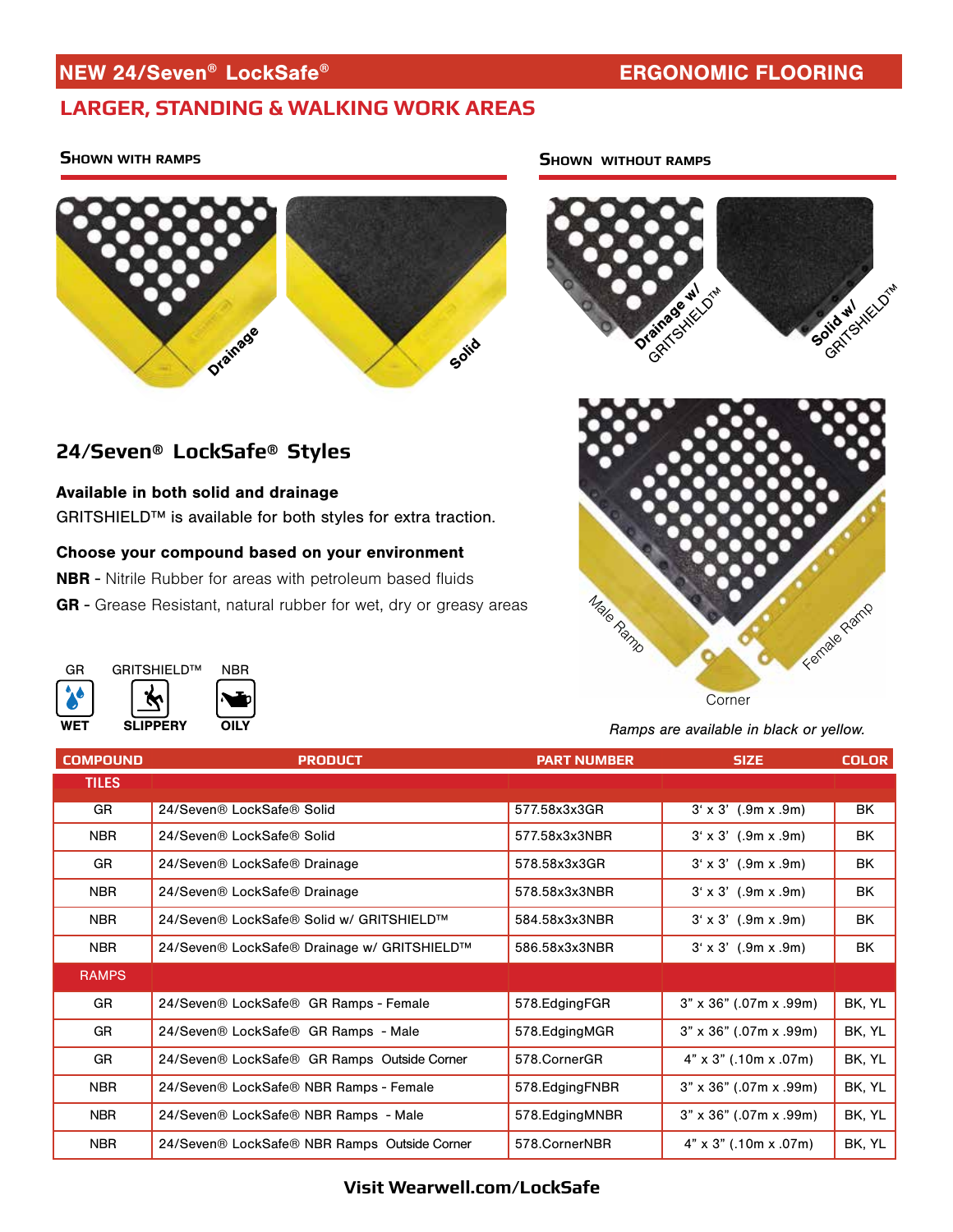### **SMALLER, STANDING WORK AREAS**

### **Color options in GR Compound**



### **Color options in NBR Compound**



OILY Choose your compound based on your environment-NBR - Nitrile Rubber for areas with petroleum based fluids GR - Grease Resistant for wet, dry or greasy areas

| <b>COMPOUND</b> | <b>PRODUCT</b>                               | <b>PART NUMBER</b> | <b>SIZE</b>                        | <b>COLOR</b> |
|-----------------|----------------------------------------------|--------------------|------------------------------------|--------------|
| GR              | 24/Seven® WORKSTATION Drainage w/Orange Ramp | 588.58X2X3GRBOR    | $2' \times 3'$ (.7m x .9m)         | BK/OR        |
| GR              | 24/Seven® WORKSTATION Drainage w/Yellow Ramp | 588.58X2X3GRBYL    | $2' \times 3'$ (.7m x .9m)         | BK/YL        |
| GR              | 24/Seven® WORKSTATION Drainage w/Black Ramp  | 588.58X2X3GRBK     | $2' \times 3'$ (.7m x .9m)         | BK/BK        |
| <b>GR</b>       | 24/Seven® WORKSTATION Drainage w/Orange Ramp | 588.58X3X4GRBOR    | $3' \times 4'$ (.9m $\times$ 1.2m) | BK/OR        |
| GR              | 24/Seven® WORKSTATION Drainage w/Yellow Ramp | 588.58X3X4GRBYL    | $3' \times 4'$ (.9m $\times$ 1.2m) | BK/YL        |
| GR              | 24/Seven® WORKSTATION Drainage w/Black Ramp  | 588.58X3X4GRBK     | $3' \times 4'$ (.9m $\times$ 1.2m) | BK/BK        |
| GR              | 24/Seven® WORKSTATION Drainage w/Orange Ramp | 588.58X3X5GRBOR    | $3' \times 5'$ (.9m $\times$ 1.5)  | BK/OR        |
| GR              | 24/Seven® WORKSTATION Drainage w/Yellow Ramp | 588.58X3X5GRBYL    | $3' \times 5'$ (.9m $\times$ 1.5)  | BK/YL        |
| GR              | 24/Seven® WORKSTATION Drainage w/Black Ramp  | 588.58X3X5GRBK     | $3' \times 5'$ (.9m $\times$ 1.5)  | BK/BK        |
| GR              | 24/Seven® WORKSTATION Drainage w/Orange Ramp | 588.58X3X9.8GRBOR  | $3' \times 9.8'$ (.9mx2.9m)        | BK/OR        |
| GR              | 24/Seven® WORKSTATION Drainage w/Yellow Ramp | 588.58X3X9.8GRBYL  | $3' \times 9.8'$ (.9mx2.9m)        | BK/YL        |
| GR              | 24/Seven® WORKSTATION Drainage w/Black Ramp  | 588.58X3X9.8GRBK   | $3' \times 9.8'$ (.9mx2.9m)        | BK/BK        |
| <b>NBR</b>      | 24/Seven® WORKSTATION Drainage w/Yellow Ramp | 588.58X2X3NBRBYL   | $2' \times 3'$ (.7m x .9m)         | BK/YL        |
| <b>NBR</b>      | 24/Seven® WORKSTATION Drainage w/Yellow Ramp | 588.58X3X4NBRBYL   | $3' \times 4'$ (.9m $\times$ 1.2m) | BK/YL        |
| <b>NBR</b>      | 24/Seven® WORKSTATION Drainage w/Yellow Ramp | 588.58X3X5NBRBYL   | $3' \times 5'$ (.9m $\times$ 1.5m) | BK/YL        |
| <b>NBR</b>      | 24/Seven® WORKSTATION Drainage w/Yellow Ramp | 588.58X3X9.8NBRBYL | $3' \times 9.8'$ (.9mx2.9m)        | BK/YL        |